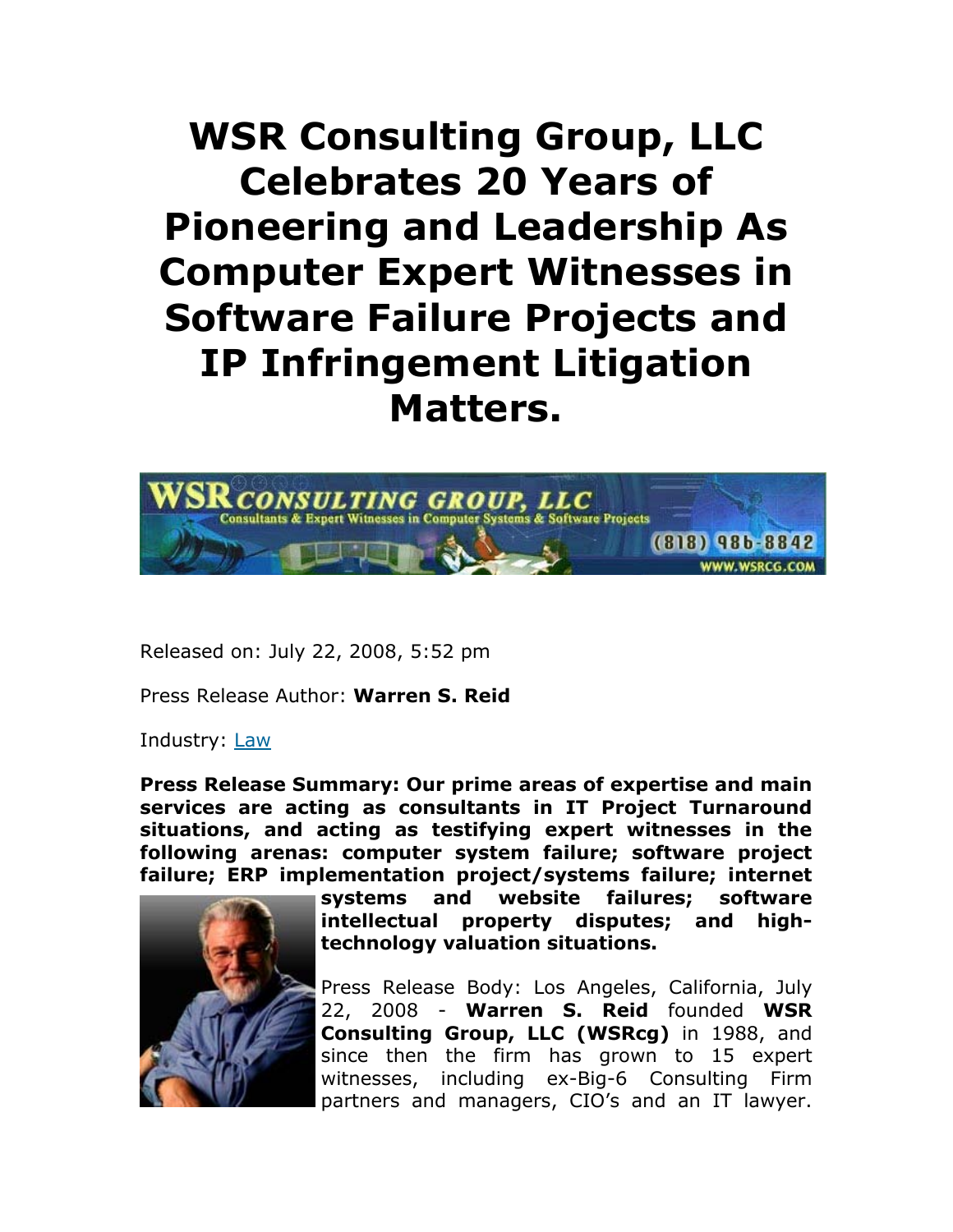WSRcg team members have served as experts and expert witnesses in computer, software and Internet disputes and turnaround projects, large system/software project failure litigation, and software intellectual property (IP) litigation. They have been recognized and accepted as IT expert witnesses in U.S. arbitration hearings, state and federal courts, the U.S. Court of Federal Claims, and in Canada, Asia and Europe.

**WSR Consulting Group, LLC** experts have testified as expert witnesses where their engagement counsel represented: President William Clinton, Her Royal Majesty the Queen of England In right of Canada; Fortune 500 companies; the Malaysian Stock Exchange; renowned hospitals; worldwide restaurant chains and big box retailers; Big 4 consulting firms; ERP customers, vendors and system integrators.

**Warren S. Reid, founder and Managing Director of WSR Consulting Group**, in his previous career as a management and computer technology consultant and partner/manager at two of the world's largest consulting firms, was a principal author of one of the first large-scale Software Development Life Cycle (SDLC) methodologies, which evolved into "Method/1" and which is still used internationally by some of the world's largest companies. He was also one of a small team of consultants that helped to create and launch the Federal Energy Office for President Jimmy Carter in just 75 days, and managed and oversaw the testing and acceptance of California's Lotto Lottery games in just 100 days.

As quoted by **Ed Yourdon, CEO, NODRUOY Inc.**, February 21, 2007 on Linkedin: *"Warren is one of the sharpest and most insightful of all the computer experts and management consultants I've known. He's got a broad range of experience, and doesn't pull any punches when he advises clients and senior executives how to get themselves out of the technical problems they've gotten into, and how to achieve competitive advantage in today's fast-moving global environment."* 

The scope of the systems that **Warren S. Reid and/or WSR Consulting Group, LLC** systems experts have built and/or testified about cross multiple platforms and industries. WSRcg's industry specialties include: manufacturing and distribution; health care systems/HIPAA; retail & restaurant service; e-business and web 2.0; gaming and ticketing; automotive; government, military and law enforcement; higher-education; financial services; and software and high-technology.